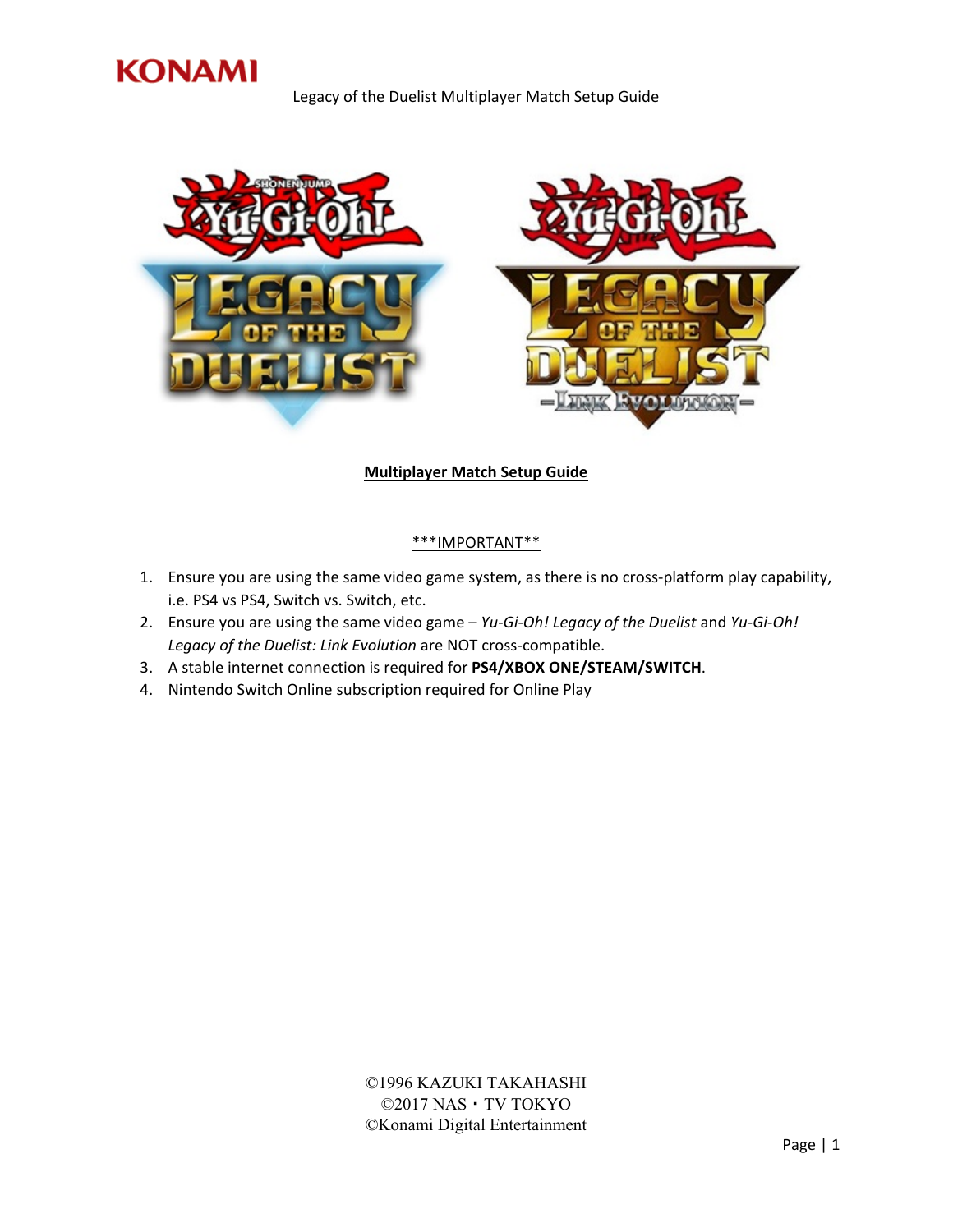

Legacy of the Duelist Multiplayer Match Setup Guide

## Hosting a Match - Player 1

Follow the steps below to set up a match in Multiplayer.

- 1. The Host Player goes to the **[Main Menu]** and selects **[Multiplayer]**
- 2. In the **[Multiplayer]** screen, select **[Player Match]** then select **[Create Match]**

| <b>Multiplayer</b>                                          | Arx<br>1000 |
|-------------------------------------------------------------|-------------|
| <b>Ranked Match</b>                                         |             |
| <b>Player Match</b>                                         |             |
| <b>Local Match</b>                                          |             |
| <b>Leaderboards</b>                                         |             |
|                                                             |             |
|                                                             |             |
| Play an online player match.<br><b>O</b> Back<br><b>QOK</b> |             |

- 3. Host player will select the settings, under **[Match Settings]** in the far-right box.
	- a. Choose Match Type
	- b. LP Set Life Point count
	- c. Time Limit Set your Time Limit
	- d. Open To Friends Only



4. Select **[Create]**

©1996 KAZUKI TAKAHASHI ©2017 NAS・TV TOKYO ©Konami Digital Entertainment